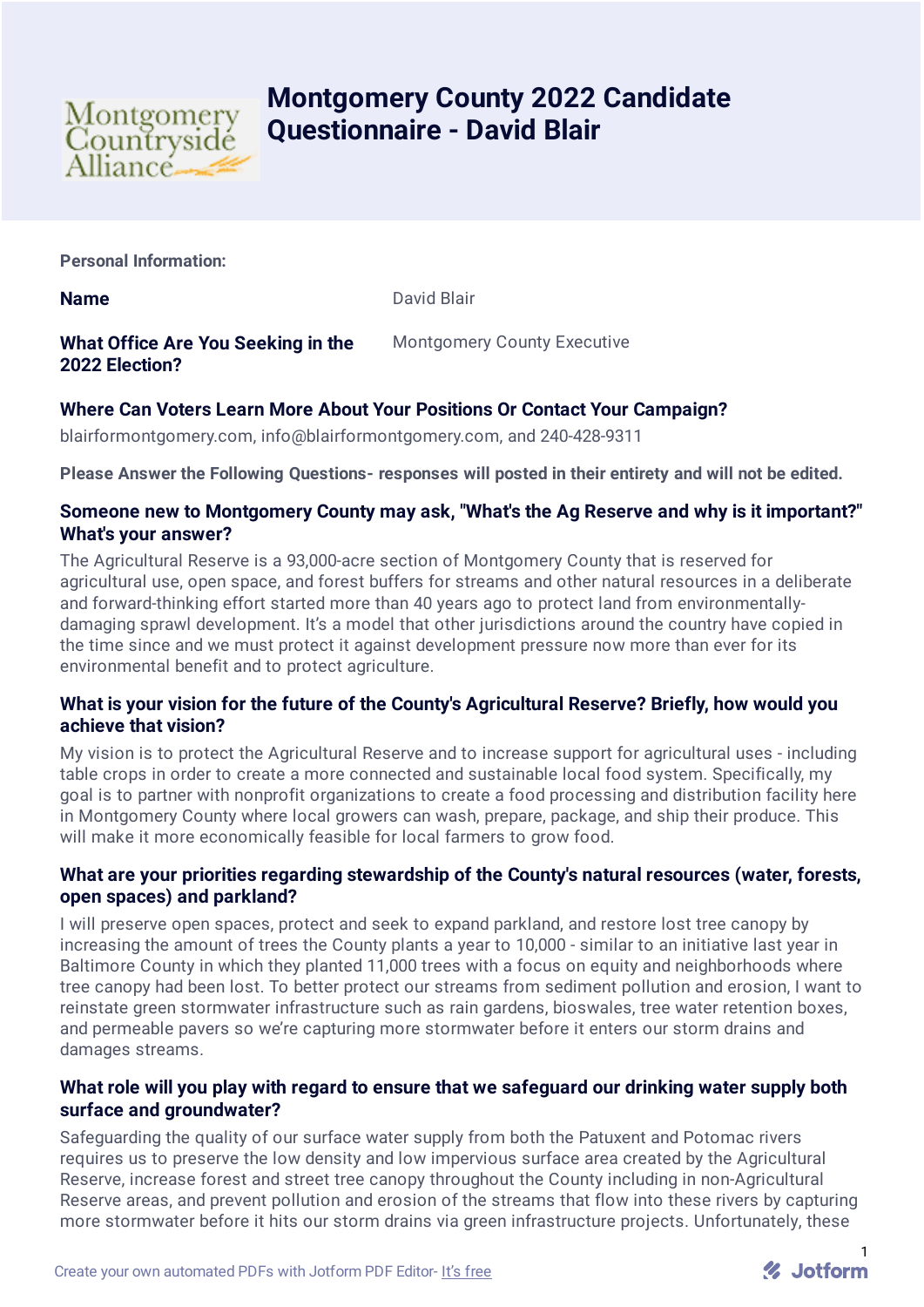projects have been mostly abandoned during County Executive Marc Elrich's administration.

Protecting groundwater sources - including the Maryland Piedmont and Poolesville Sole Source Aquifers - also requires us to preserve the low density and low impervious surface area of the Agricultural Reserve and to implement policies and requirements that ensure correctly-installed and maintained on-site septic systems.

# **What are your top priorities to help the County address climate change? What role will the Ag Reserve play?**

I want to triple the amount of solar power generated on County properties and buildings through a more aggressive power purchasing approach utilizing school properties, open and unforested County properties including closed landfills, and County parking infrastructure and buildings. I want to plant 10,000 trees a year (up from the roughly 1,800 the County plants now) and focus on areas where the tree canopy has been degraded over time. I want to implement Countywide curbside composting collection so we can remove the 130,000-160,000 tons of compostable food waste that gets burned at the Dickerson incinerator a year - making better use of our waste and laying the groundwork for a more sustainable and responsible closure of the waste-to-energy incinerator.

#### **What more can be done to support our local farm businesses and rural communities?**

Besides a local food processing facility described earlier, I want to create a concerted and strategic Made in Montgomery marketing campaign that identifies and promotes local farm businesses. I think rural communities aren't getting the same level of County services as other places in the County. This includes access to health centers, timely school building revitalizations, assisted transportation services and services that aren't necessarily delivered by County Government but that the County can assist in bringing such as quality grocery stores with fresh food.

#### **What are your regional transportation priorities? Do you support M83 and an additional Potomac bridge and outer beltway through the Reserve or adjacent rural zones?**

My transportation priorities are to improve our existing Ride On bus service through a more modern and efficient route map, making free fares permanent, and better app technology to track buses and provide real-time bus crowding information so riders and potential riders have the information they need. I also believe we should be making more progress on dedicated lane Bus Rapid Transit - "true BRT" - and using adaptive traffic signal technology to optimize traffic flow and enable the use of existing lanes for BRT and protected bicycle and pedestrian access. We can work with the State to improve MARC commuter rail service, especially in the midday, improve parking capacity at MARC stations like Germantown, and build master-planned MARC stations that provide easy transfer access to and from the Metro Red Line at places like Shady Grove Metro. I oppose an additional Potomac bridge and outer beltway. I believe M-83 - a six-mile highway master planned to connect Derwood and Clarksburg - is an example of transportation infrastructure promised to Upcounty residents that the County has failed to deliver.

#### **How should our County manage its solid waste? What role should incineration, composting and recycling play?**

We should expand our recycling and reuse capacity and implement countywide curbside composting collection for food waste so we can remove the 130,000-160,000 tons of compostable waste being burned annually at the incinerator - laying the groundwork for responsibly and sustainably closing the waste-to-energy incinerator without having to send hundreds of thousands of tons of waste to landfills in other communities. We have to build our own large-scale composting facility and partner with privately-run and public composting facilities in neighboring jurisdictions - such as Arlington County did last year to start its curbside composting program.

#### **What are your views on the general plan update "Thrive 2050," both the process and the draft now before the Council?**

There are many good things about Thrive - the update to the County's General Plan. These include its focus on how the shortage of housing has created the affordable housing crisis we're now in and its emphasis on creating the "15-minute" community in which someone can access the services and